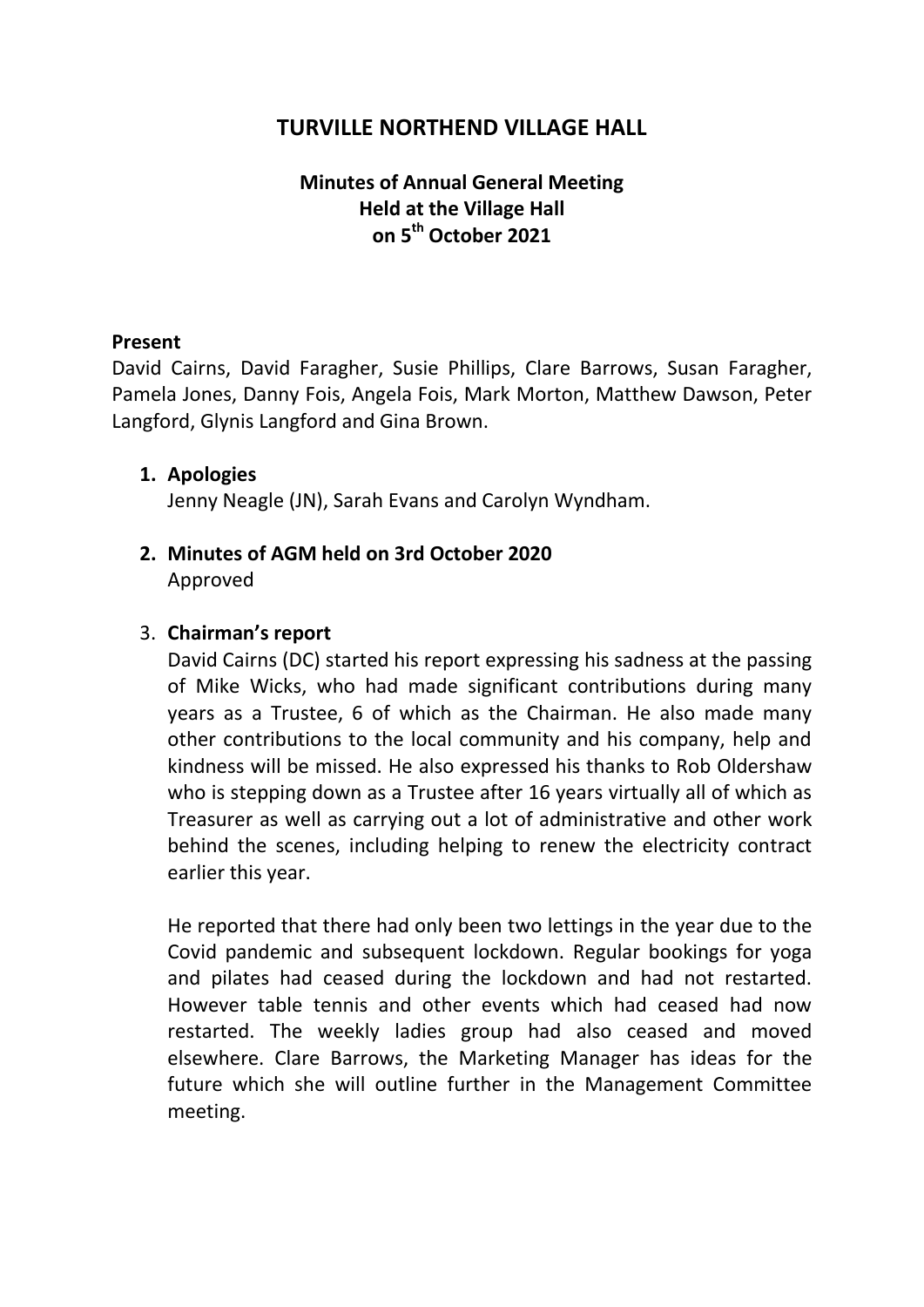He went on to make two general points, firstly, the Trustees and Management Committee are very "Northend-centric" so he was glad to see that the Parish Council had nominated a Trustee from Turville. Greater efforts must be made to encourage residents of the whole parish and the surrounding area to use and be involved with the hall Secondly, there have been many changes over the years in the parish and surrounding area and the activities and priorities of residents. He also felt it will be important to attract a younger generation to get involved with the Village Hall.

# **4. Approval of accounts for the year ended 31st March 2021**

JN had prepared the accounts for the year ended  $31<sup>st</sup>$  March 2021 which showed total income of £12,648 (compared to £11,371 last year) and expenditure of £3,465 (compared to £5,431 last year). There was a credit balance of £32,365 (compared to £23181 last year). Income included a £10,000 Covid hospitality and leisure grant from Buckinghamshire Council which JN had obtained and the hall had qualified for as it is liable to pay business rates and operates within the sphere of leisure.

The meeting approved the accounts for year ended  $31<sup>st</sup>$  March 2021.

DC reported that JN, the Treasurer, had now moved away from the Parish and wished to resign, so a new Treasurer will have to be appointed by the management committee.

### **5. The Future Viability of the Village Hall**

DC had prepared a note on the future viability of the Village Hall and a financial summary of income and expenditure for the period 2016 to 2022 which were circulated as background for this item.

The financial summary showed that although the Village Hall had brought in a surplus for 4 out of the 5 previous years, there could be a deficit of over £7,000 in 2022 as a result of the high maintenance costs. The running and maintenance costs of the hall were increasing as tasks such as cleaning and treatments to preserve the floor etc. which had in the past been carried out by benevolent local residents and now have to be paid for. The hall relies heavily on income from the annual hire to the nursery school, as well as regular classes (some of which have not restarted post-pandemic), to cover these annual running costs. The hall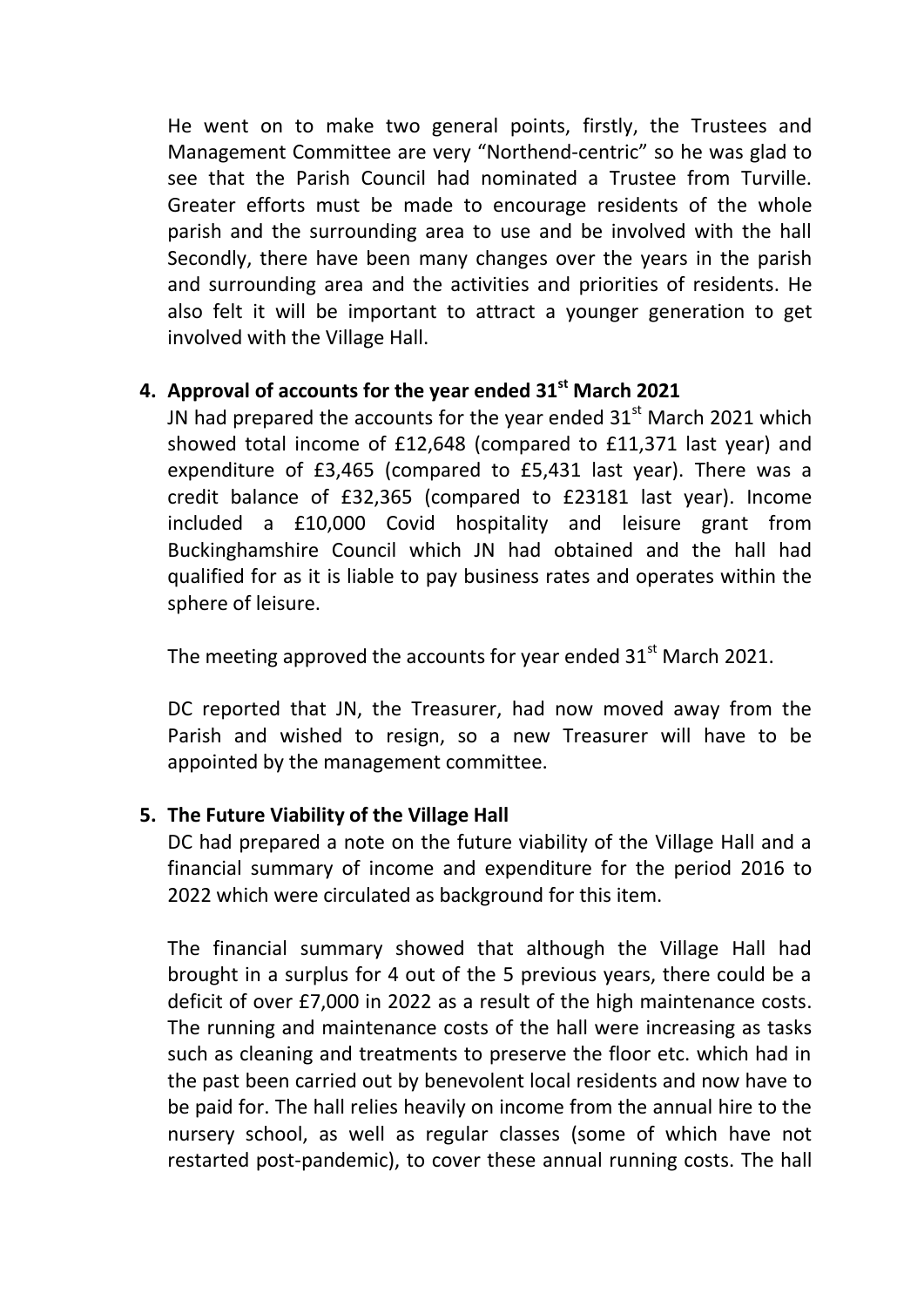has benefited from some substantial sources of non-recurring income (for example filming) to cover the costs of improvements and major repairs. It has not sought donations from residents since the 1990s.

The note highlighted some of the objections raised by local residents to a hiring proposal (about a takeaway pizza van that would donate some of the money raised to charity) that had been circulated in January, in particular driving and parking on the common and the extent to which the hall should be used for activities seen as commercial and which could be seen as detrimental to other local businesses, both within and outside the parish. Similar objections for other hires would have a detrimental effect on the hall's income.

There followed a wide ranging discussion. Among the points were:

- The raising of the funds from local residents and others for the acquisition of the Hall in 1960 and the extensive works that were carried out in the 1990s.
- The Hall had been used continuously throughout its history
- Disappointment that the proposed hiring for the charity pizza event in January did not go ahead
- Parking outside the hall and on the edge of the common needed to be managed and not prevented
- Parking had not been an issue in earlier years.
- The possibility of vehicles turning in the narrow lane, rather than parking, was a concern
- While there had been a problem with a wedding party held at the hall in the past, similar problems have not arisen more recently, though there haven't been any weddings recently, although the hall should be an ideal venue for local people to celebrate marriages.
- Not enough people know about the Village Hall in the parish and surrounding area and it was not being brought to the attention of new arrivals into the area.
- Publicity about the hall goes out mainly via the Turville Parish Council e-mail network, the Turville Parish Facebook page and a Turville Parish WhatsApp group, and also through notices in the local bus shelters but the hall does not have its own e-mail distribution list.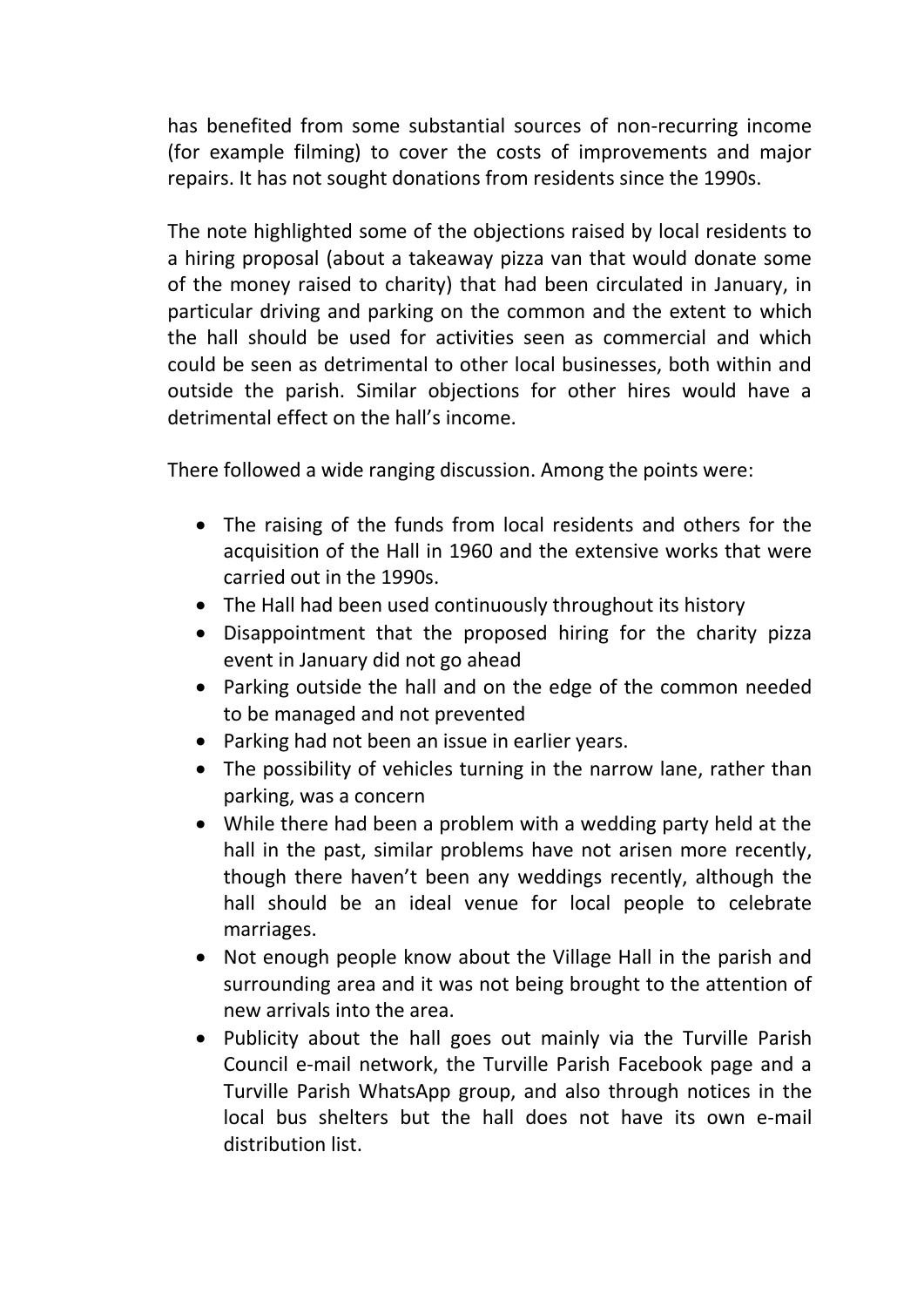- The hall's website seeks to attract bookings but lack of time means that only fairly basic information is currently posted.
- CB has recently signed the hall up to 2 film location sites and that she was also working on some workshop proposals which it is hoped will prove popular.
- Those who live in the vicinity of a village hall have to accept that it will be used for a large variety of uses, though those uses should be reasonable and consistent with the Hall's purpose and respect for the neighbourhood.
- While the charity pizza event was a straightforward hire the decision was made to consult residents as their support was essential to the success of the event. The information contained in the proposal was not exhaustive as the finer details could only be finalised after a decision to go ahead had been taken and it had been hoped that the proposal would generate questions rather than immediate objections.

### **6. Election of Members of the Committee of Management [Trustees]**

Under Clause 6 (2) of the Constitution, all Trustees have to retire at the conclusion of the Annual General Meeting.

The following were re-elected to serve during the forthcoming year: David Cairns, Susie Phillips and David Faragher and Sarah Evans (subject to confirmation that she is willing to do so).

# **7. Noting of the Names of the Representatives of the Committee of Management [trustees]**

Under Clause 6 (3) of the Constitution, all representative trustees have to retire at the conclusion of the Annual General Meeting.

The following appointments were noted:

- **Turville Parish Council:** Gina Wessels
- **Turville Parochial Church Council:** currently no member nominated.
- **Turville Village Association:** currently no member nominated.

It was noted that the Hambleden branch of the Royal British Legion had now been wound up and that the Northend Village Association no longer exists.